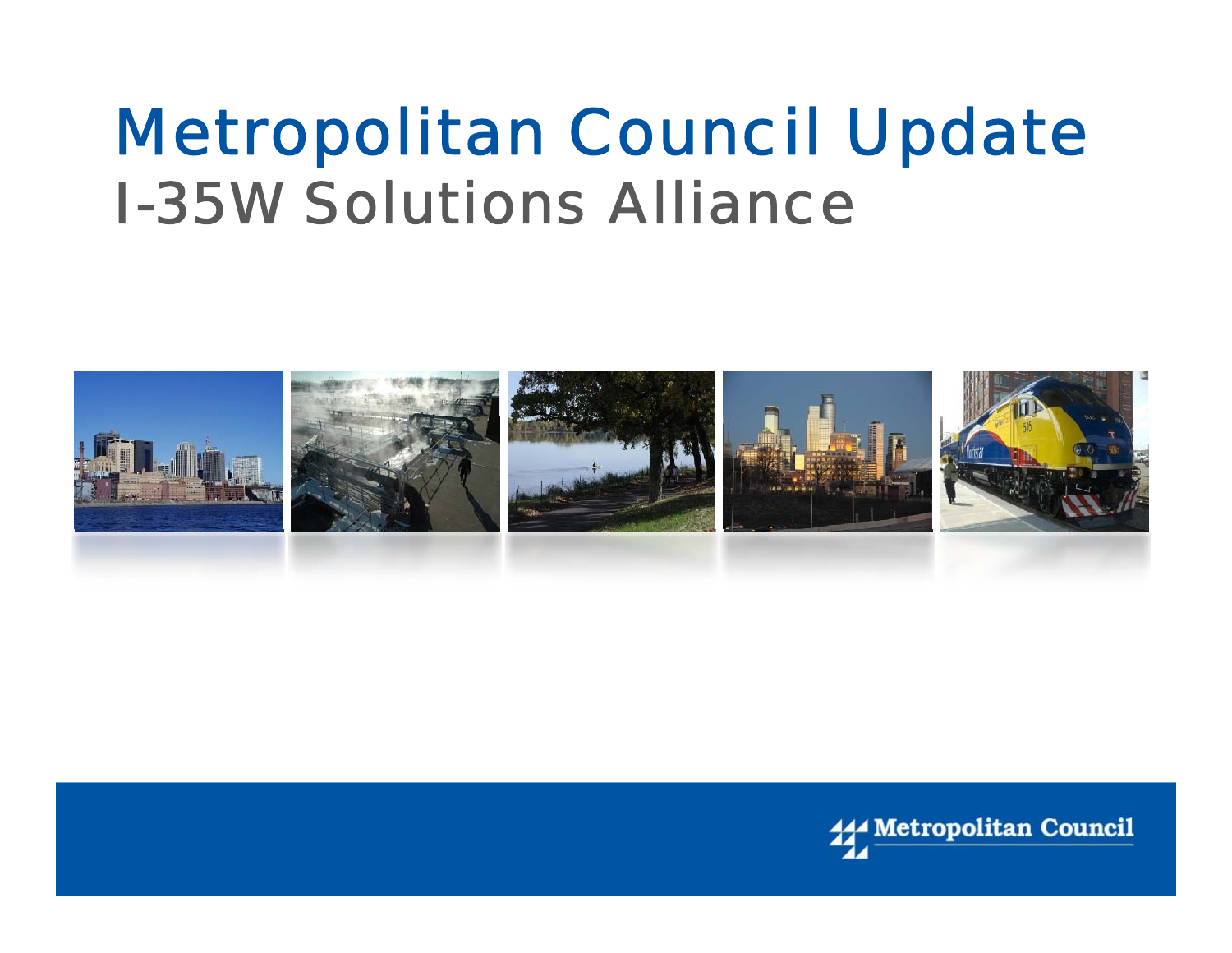### *A Successful Metro Area*

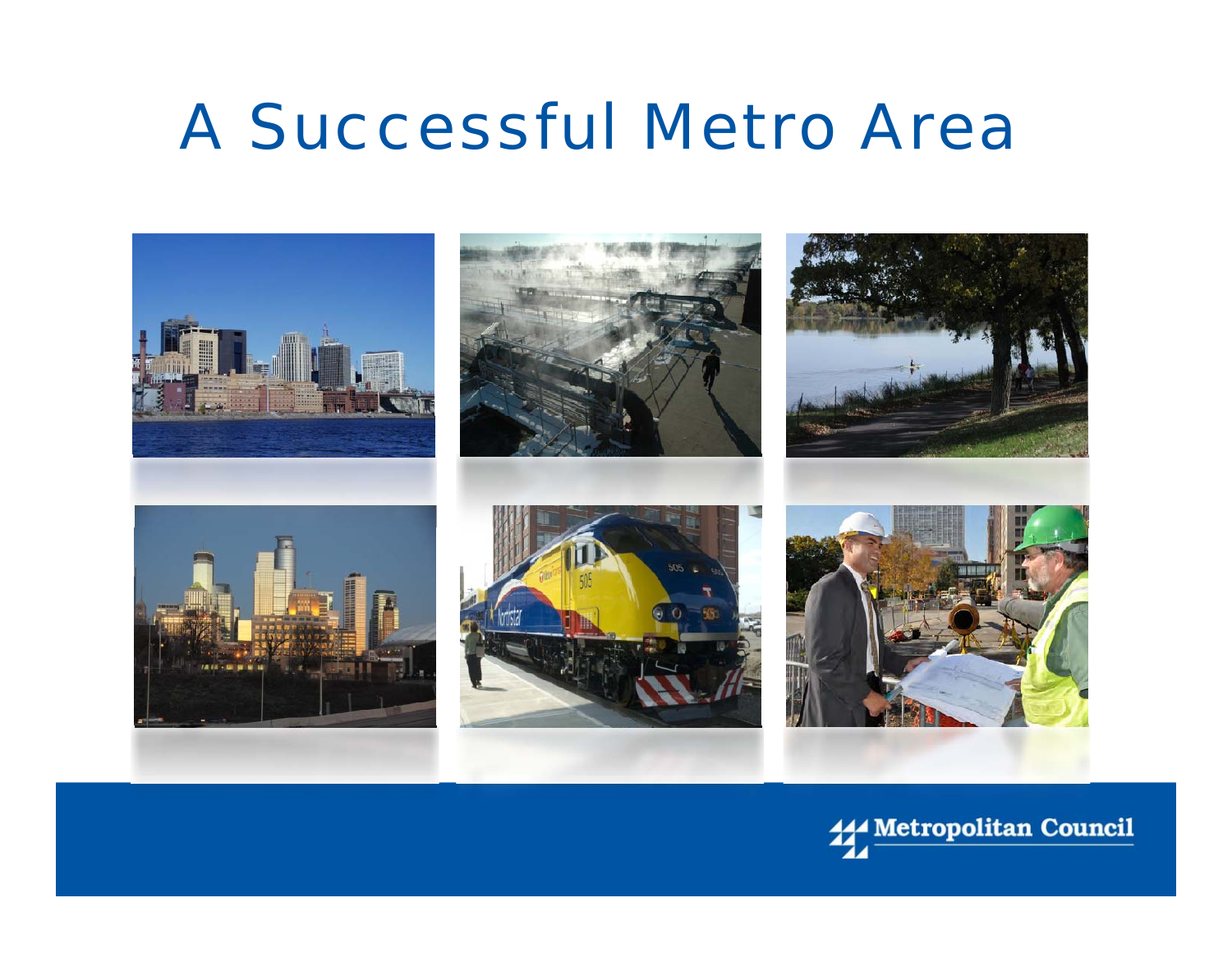### *Transitways*



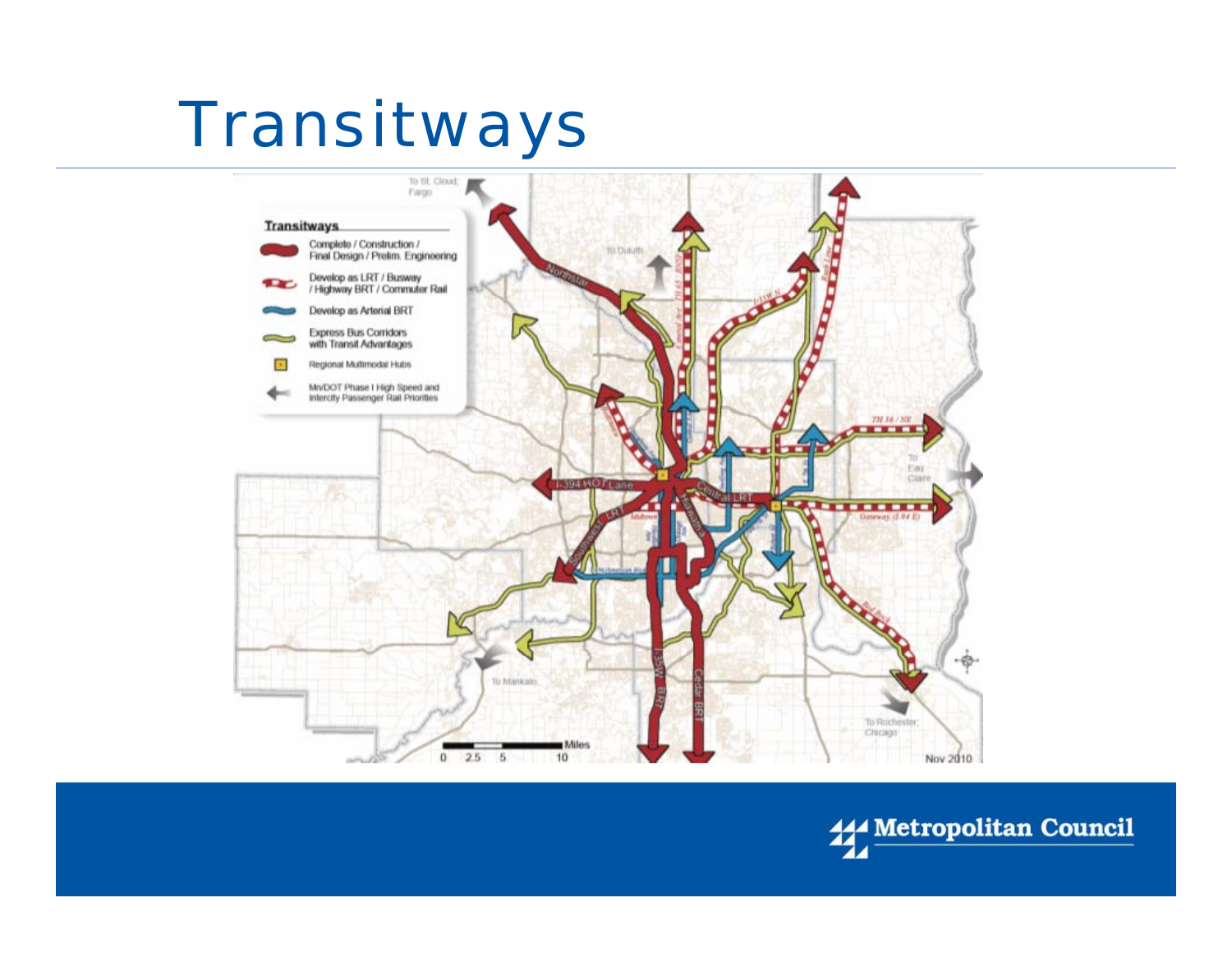# *What is Bus Rapid Transit?*



- •**•** Facilities and services similar to LRT
- •• Buses operate in bus lane or managed lane
- •• Transit stations (online preferred) spaced about two miles apart
- •• All-day service
- •Fast boarding
- •• Real-time transit information
- • $\bullet$  Branded like LRT (vehicles, line names, system name)

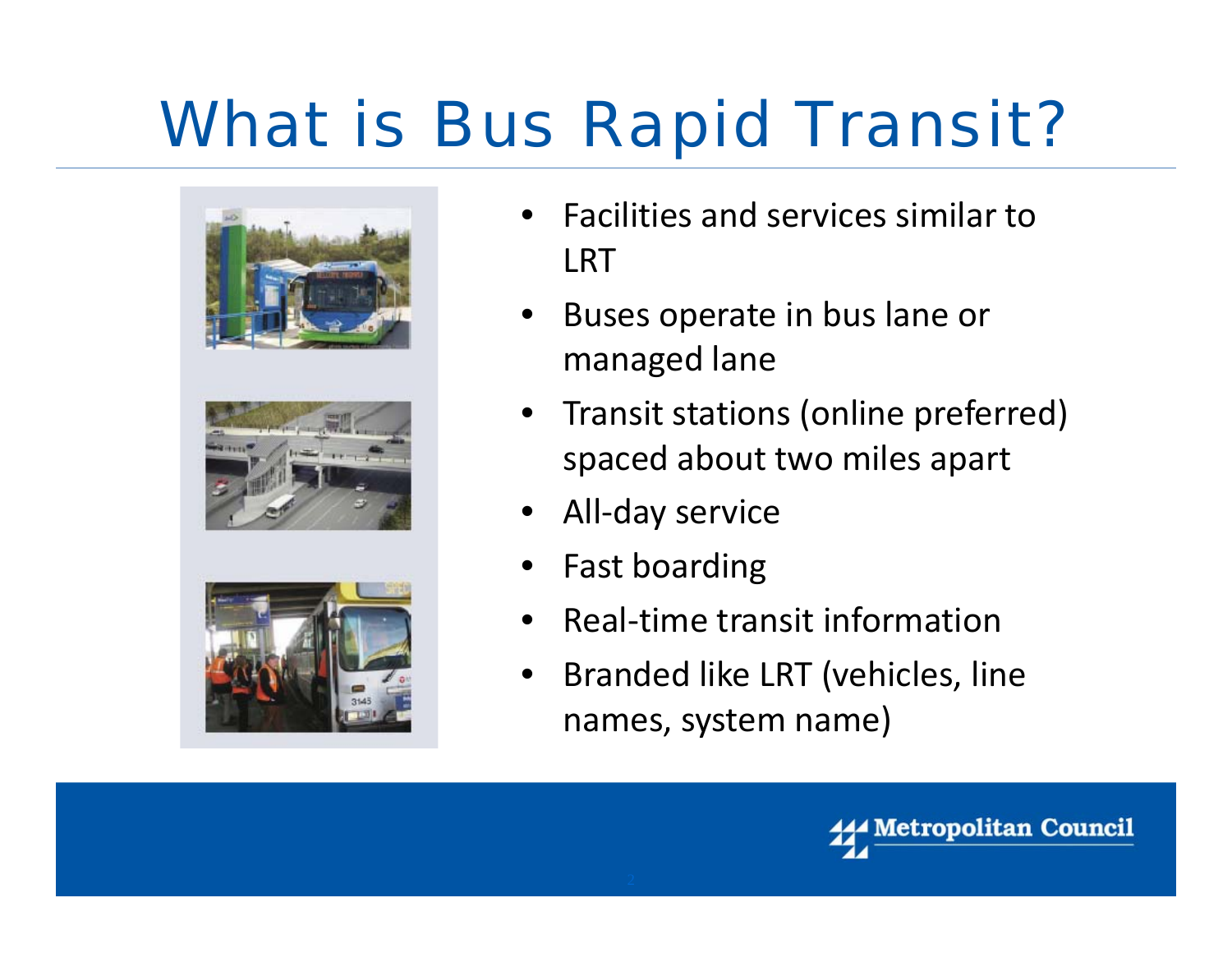

- **Busy, congested** corridor
- **Opportunity to better** link transit advantages
- Opportunity to improve access to Lake Street



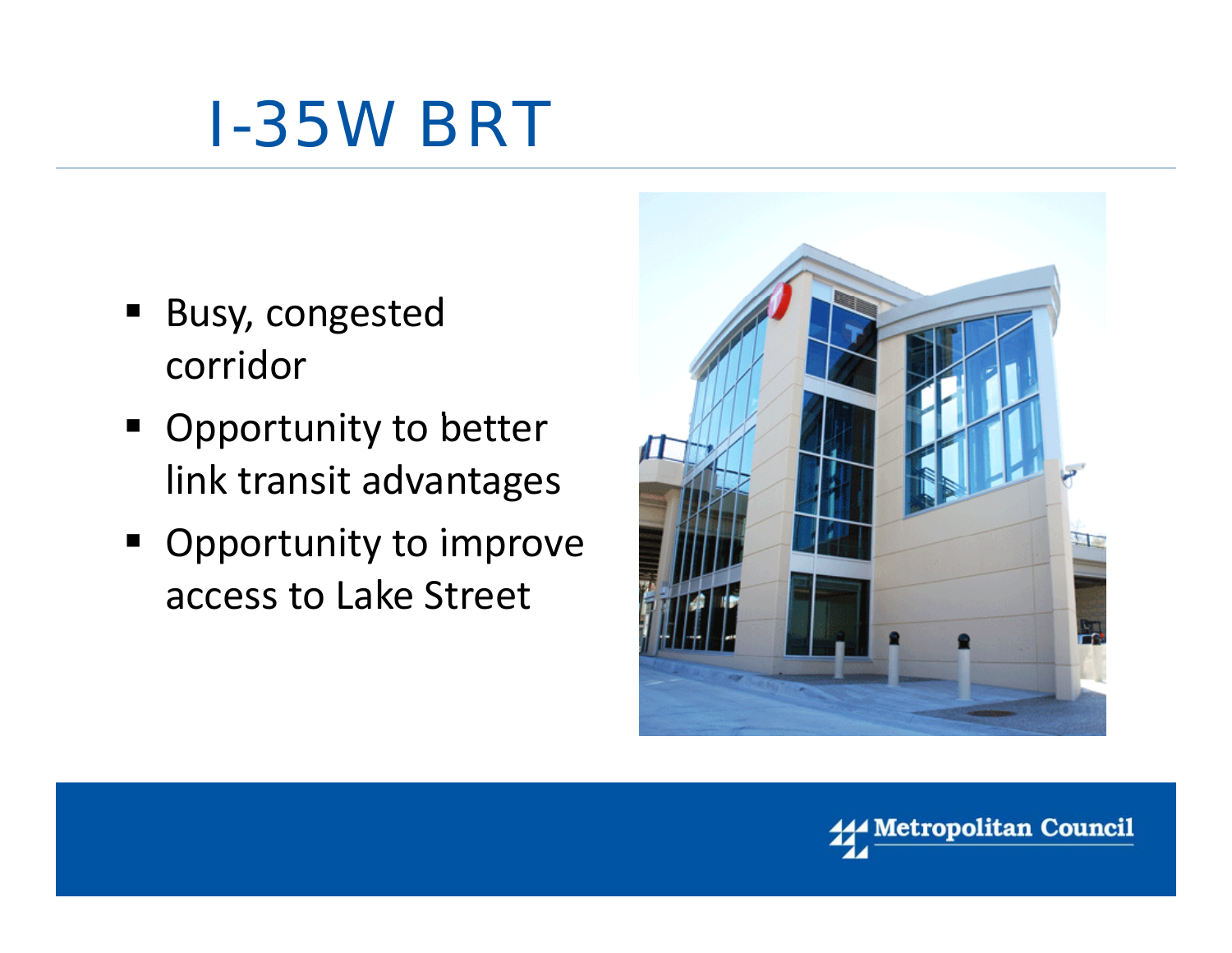### *Lake Street BRT Station Design Principles*

A station that:

- Connects to all modes
- Is safe and secure
- Is comfortable for waiting passengers
- Is attractive
- Reflects and connects the community
- Is pedestrian-scale
- Has positive impacts
- Provides for future growth
- Is cost-effective and timely
- Provides for smooth traffic flow for all modes

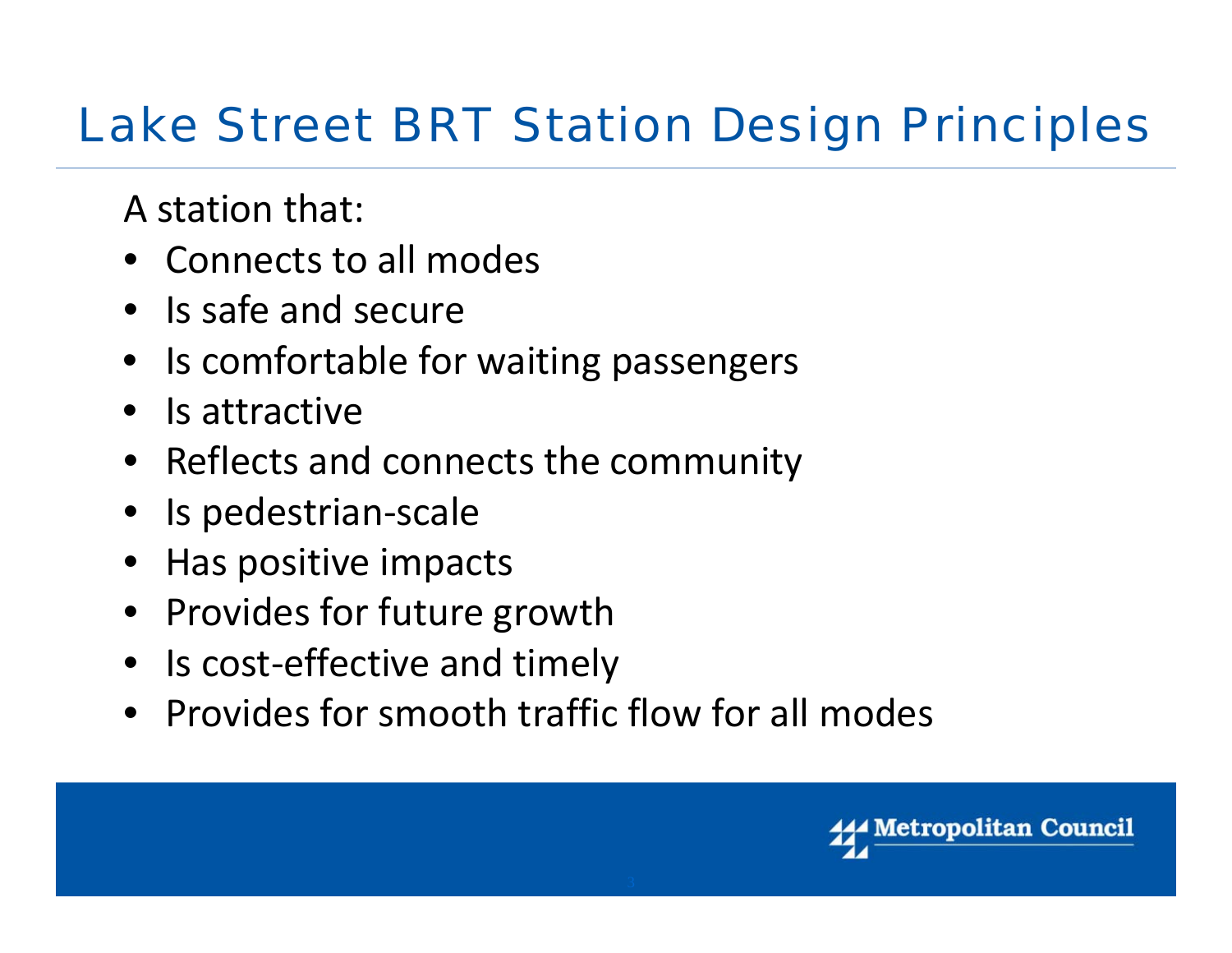#### *Lake Street BRT Station - Street Level Plaza*



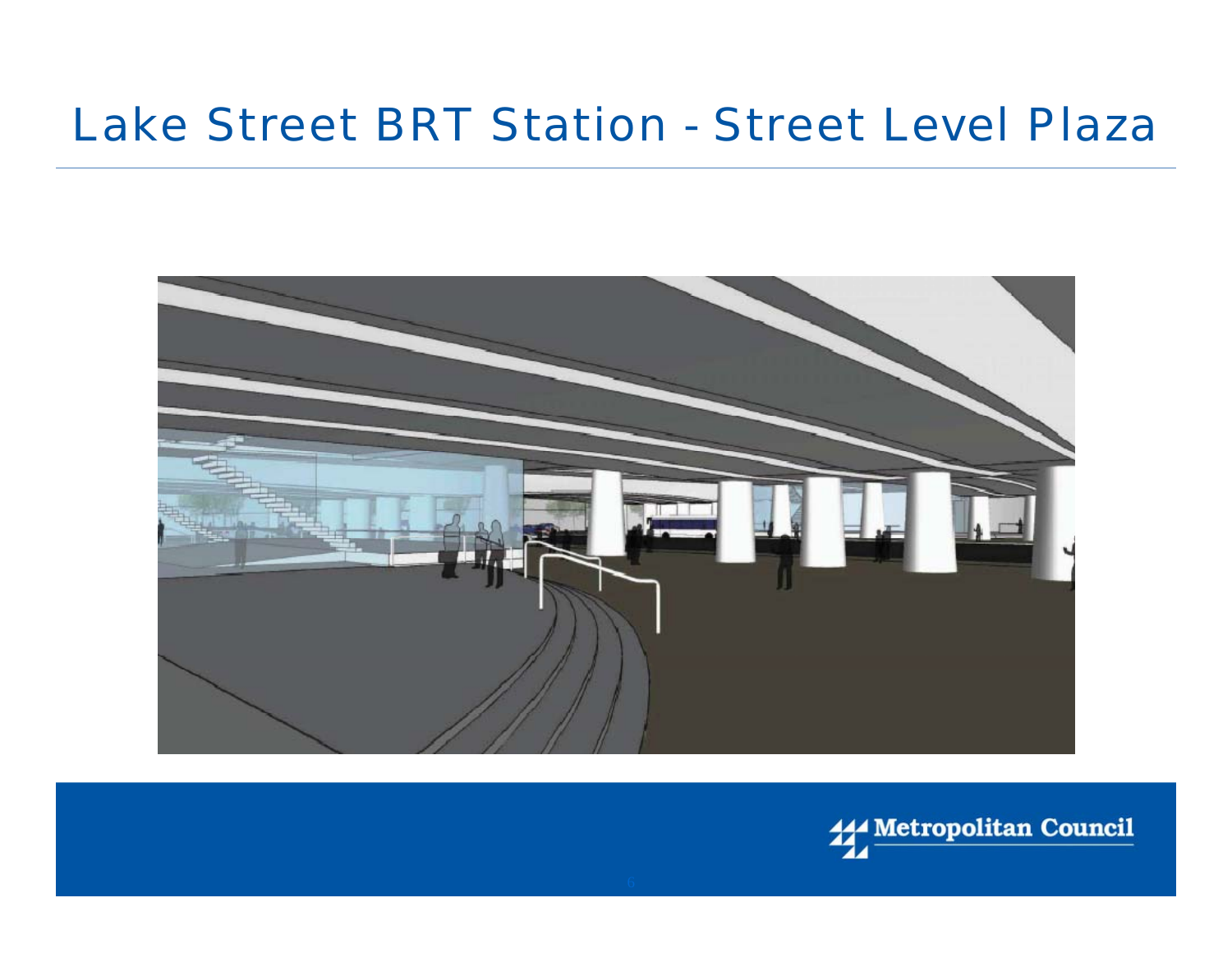# *Metropolitan Council Members*

Members representing the I‐35W communities

- District 5: Steve Elkins
- District 7: Gar y Cunnin gham
- District 8: Adam Duininck
- District 15: Steven Chavez